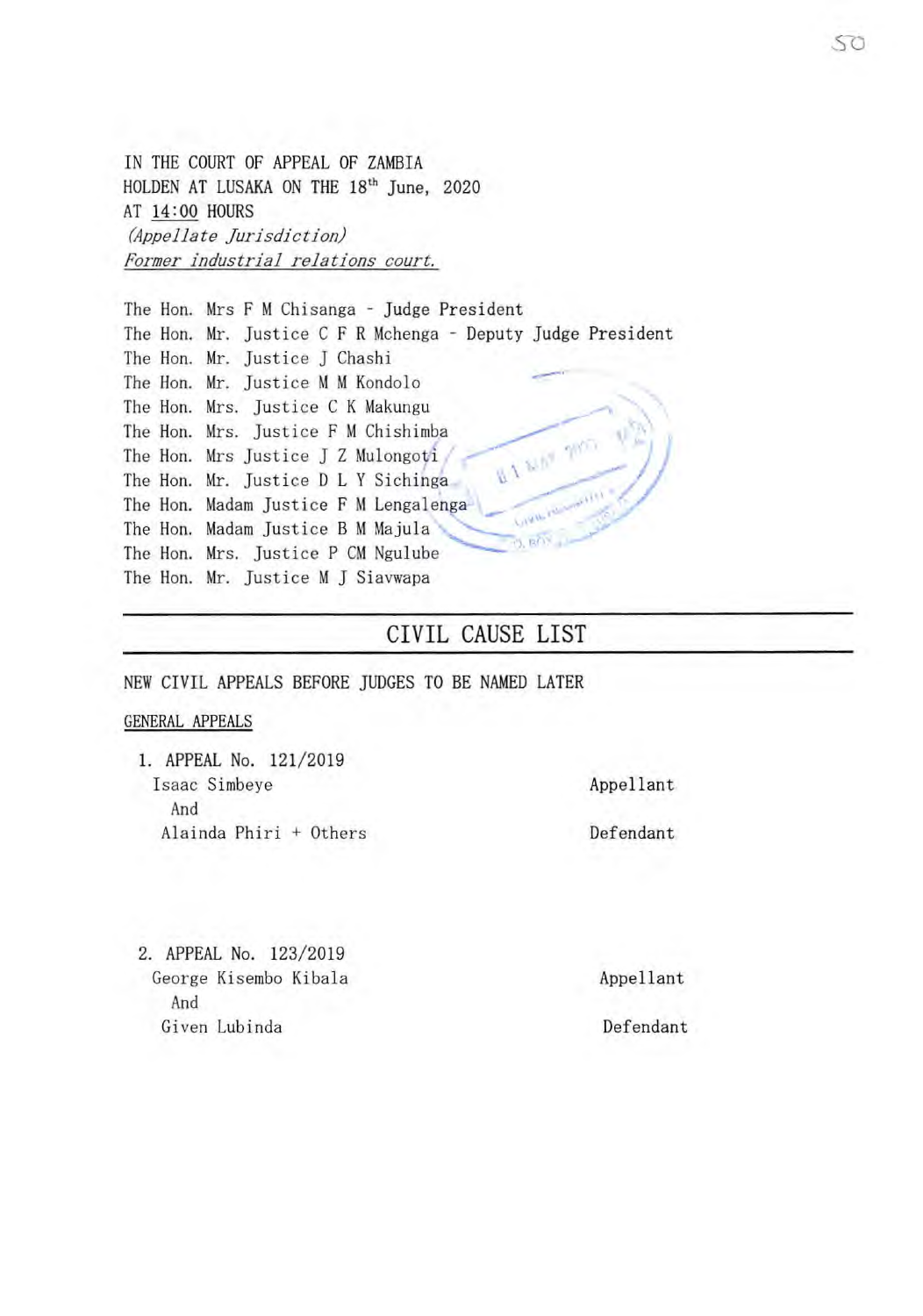| 3. APPEAL No. 126/2019                |           |
|---------------------------------------|-----------|
| Taher Almar Mohammed Khalil           | Appellant |
| Clement Wonani                        |           |
| And                                   |           |
| Libian African Investment Company Ltd | Defendant |
| Shukri Eldjaledi Anlan Hamond         |           |

## Interlocutory Appeals

4. APPEAL No. 101/2019 JJ1 Leaf Zambia + 2 Others And Attorney General

Appellant

Defendant

Appellant

Defendant

5. APPEAL No. 118/2019 John Nsululu And

Cosmas Mukuka

6. APPEAL No. 124/2019 Conerlia Adrians And Stanbic Bank Zambia Limited

Clement lubas Ŵ Lubasi **Clerk of session** 

Appellant

Defendant